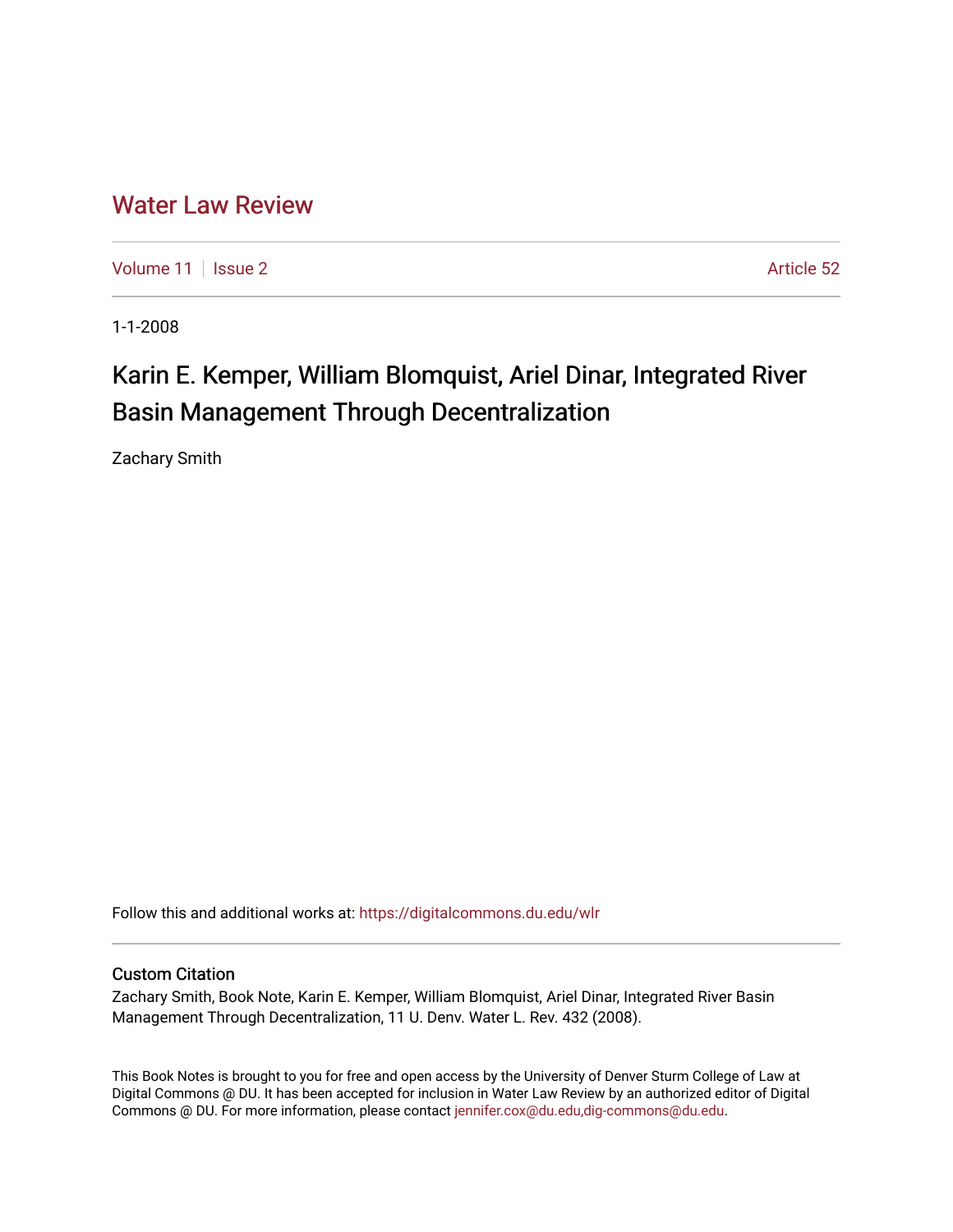a result of those politics, governments set the price of water in wealthy areas low to appease wealthy voters. The chapter concludes by considering how the scarcity of water might cause it to become the oil of the twenty first century.

Chapter 10, "Water Wildcatters," evaluates how speculators in Florida and other states and around the world are positioning themselves to profit from expected future water shortages. The chapter considers how corporate raider Boone Pickens purchased vast acres of water rights in expectation of future shortages. Pickens expects to make huge profits because he believes water will be bought and sold as a commodity in the near future. The chapter concludes by examining the potentially dangerous consequences of such a scenario in which those in need might not be able to access clean water.

Chapter 11, "Technology's Promise," assesses two potential technological solutions to the water shortage problem: underground storage and saltwater desalination. The book provides examples of unsuccessful attempts of each technology in Florida and raises concerns that the technology might aggravate water supply problems by allowing more people to inhabit places that do not have enough water to support population increases.

Chapter 12, "Redemption & the River of Grass," provides hope for the future of Florida's water by discussing ongoing efforts to save the Everglades. The chapter concludes by providing numerous reasons why water is essential not just for physical well being, but also to a healthy state of mind.

*Mirage* logically develops and examines the numerous problems affecting Florida's water supply. By giving the reader both a historical and contemporary understanding of those problems, *Mirage* allows the reader to truly understand the severity and importance of the issues. From a legal perspective, *Mirage* foreshadows possible legal battles between states over water rights as water becomes more scarce. Thus, *Mirage* is an excellent book for any person seeking to understand how the development of Florida's once vast wetlands depleted underground water sources and caused Florida to go from a land of water surplus to a land of water shortage.

*Patrick Hickey*

**Karin E. Kemper, William Blomquist, Ariel Dinar, Integrated River Basin Management Through Decentralization,** Springer, Berlin **(2007); 262** pp; \$129.00; ISBN **978-3-540-28354-6,** hard cover.

*Integrated River Basin Management Through Decentralization* is a technical case study focusing on factors that increase or decrease the success of decentralizing river basin management. The editors develop an analytical framework in the initial chapters, and with their factors defined, apply the framework to eight river basins throughout the world.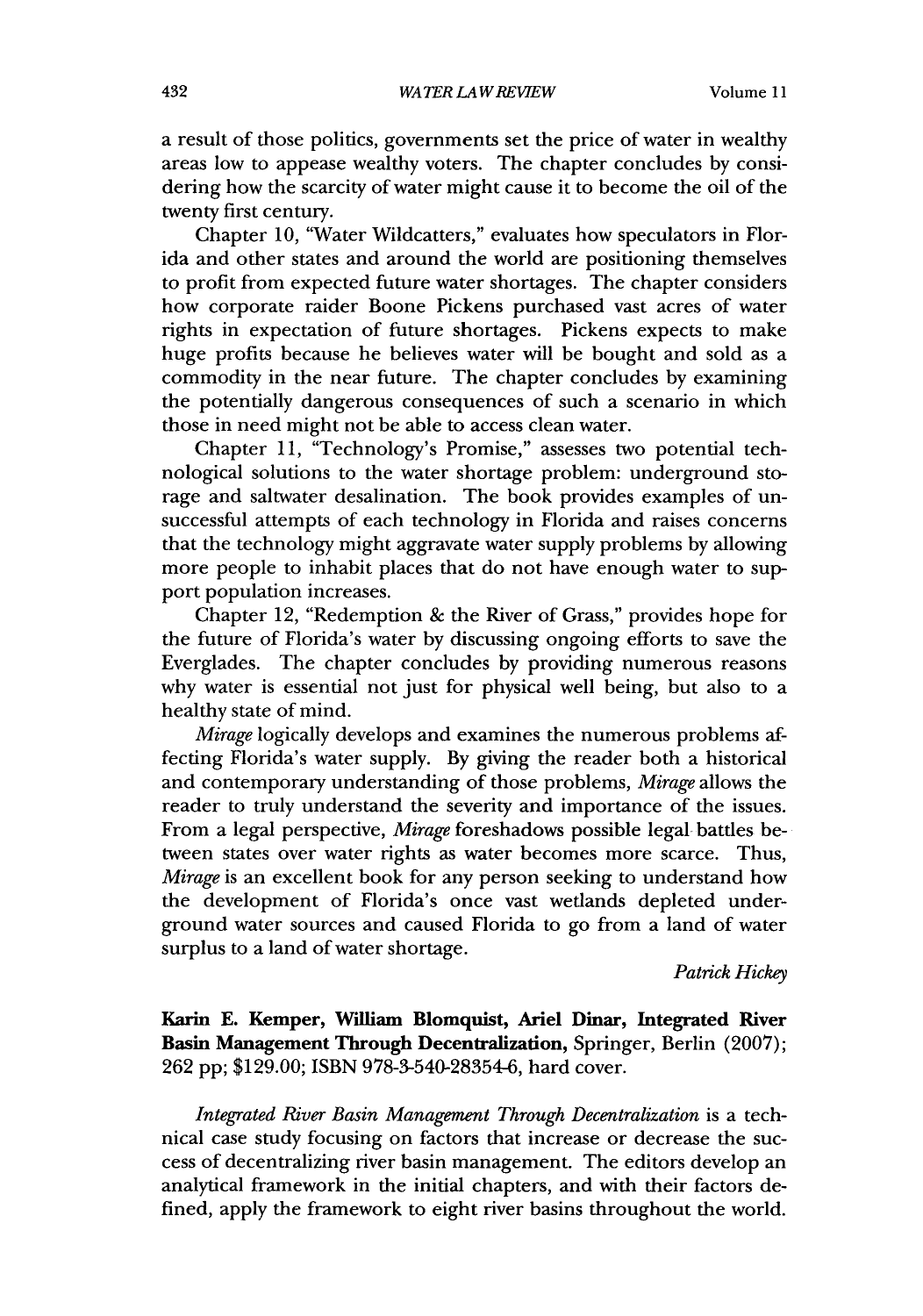## *BOOK NOTES*

The final product is a series of chapters with identical subheadings, but case-specific facts and conclusions. Guest authors appear in several of the analyses, but the editors completed the majority of the studies themselves. Kemper is a water resources management specialist and Dinar is an economist - both work for the World Bank. Blomquist is a political scientist at Indiana University Purdue University Indianapolis. The editors propose that river management functions best when national and local policies and interests coalesce. This balance, tipped either towards national or local control, will vary depending on initial contextual factors.

In Chapter One, the editors explain their study, beginning with initial factors that influence how decentralization of river basin management occurs. Economic development at the national and basin level is important, along with social and cultural distinctions one can see among the basin's stakeholders. Stakeholders are those using the water within the basin. Do vast differences in income and culture prevent local users from successfully devising a basin management system, or is success based more on pressing scarcity? Does the initial water rights system play a part? What about gaps in political influence? The study aims to answer questions such as these.

Chapter Two introduces the eight basins and lays out broad descriptions of current management problems (water pollution, flooding, intersectoral conflict), which party initiated the decentralization (local groups, national government, or both), the nature of the organization finally charged with river basin management (non-governmental, governmental mixture), and the amount of access local stakeholders have in the management process (access to councils or commissions to voice opinions). The editors study eight basins in depth: the Murray-Darling basin in Australia; the Alto Tiete basin in southern Brazil; the Jaguaribe basin in northeast Brazil; the Fraser basin in western Canada; the Tarcoles basin in Costa Rica; the Brantas basin in Java, Indonesia; the Warta basin in Poland; and the Guadalquivir basin in Andalucia, Spain.

Chapter Three is an overview of how the editors narrowed the basin selection from 197 river basins to eight. The editors sent out 197 questionnaires to elicit statistical information and then ran those results through a formula to determine how the relationships of those factors influence the success of decentralization.

Chapter Four is the first basin case study the editors apply to their framework. The Murray-Darling basin in southeastern Australia is arid, over-appropriated, and full of irrigated agriculture. Hence, a water management system had been in place for decades. Scarcity had always been a concern, but more recently, water quality and ecosystem quality concerns cropped up nationally. In Australia, the states have control over natural resources, frustrating reform here because the basin runs through three states. Accordingly, those states signed the Murray-Darling Basin Agreement in 1992 "to promote and coordinate effective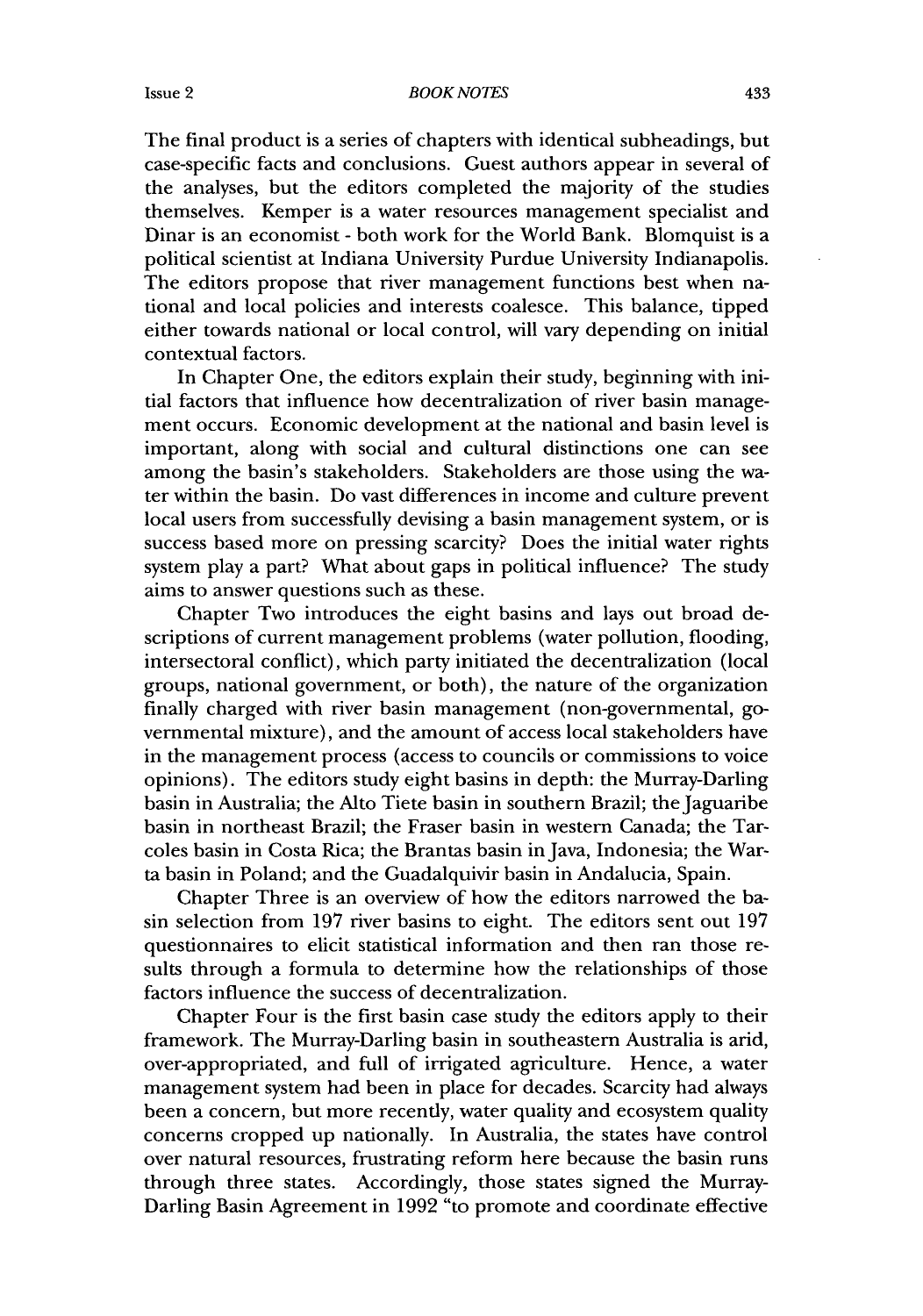planning and management for the equitable, efficient, and sustainable use of the water, land and other environmental resources." The commission has transboundary authority to manage the river, but has no revenue-generating authority. For example, it cannot levy water tariffs or discharge fees. National pressure led the three states to create an interstate local commission to manage the basin. The editors determined that while local stakeholders have a voice, there is concern the commission is beholden to national policy because it was created nationally.

In Chapter Five, the editors examine the Alto Tiete basin in southern Brazil. The upper reaches of the Tiete River supply much of the water for the huge - and growing - metropolis of Sao Paulo. In postdictatorship Brazil, the new government passed national legislation to decentralize many branches of the central government. The basin benefited from Sao Paulo's relatively rich population of water technicians. Current issues stem from urbanization, which has increased demand, pollution, and flooding. National water law created basin committees, but state agencies frequently by-pass these committees. In that way, the editors conclude, the decentralization has not been successful. However, sub-basin committees capable of localized decisionmaking have shown more potential. Today, the greatest conflict is over whether the basin committees can charge tariffs. Not surprisingly, large water users like irrigators and industry oppose the idea, whereas municipal and local people support it. The editors generally support tariff powers because they convey more authority to smaller, but democratically vulnerable, organizations.

The editors next evaluate the Jaguaribe basin in northeastern Brazil. Here, the region is semi-arid, with a much smaller and poorer population than the Sao Paulo area. However, the rivers are intermittent, fast and large flowing rivers burst during the wet season, just to become dry months later. For this reason, Brazil built thousands of dams for storing water and for flood control over many decades. New problems are arising as local demand grows with population increases, and there are virtually no waste water treatment facilities. As with the Alto Tiete basin, the decentralization trend for river basins came from national legislation. However, in this basin the state charges for water, so local commissions are self-sufficient. The editors point out that local conditions, at first glance, made decentralization less feasible. Now, with water tariffs, the area has money to develop water resource plans with input from local users.

Chapter Seven focuses on the Fraser River basin in British Columbia, Canada. The headwaters of the Fraser River remain mostly undeveloped, flowing from deep in the Canadian Rockies. However, the estuary is highly developed, encompassing the Vancouver metro area. The Fraser Basin Council ("FBC") is a relatively new local management authority, created in 1997 to address numerous concerns, from pulp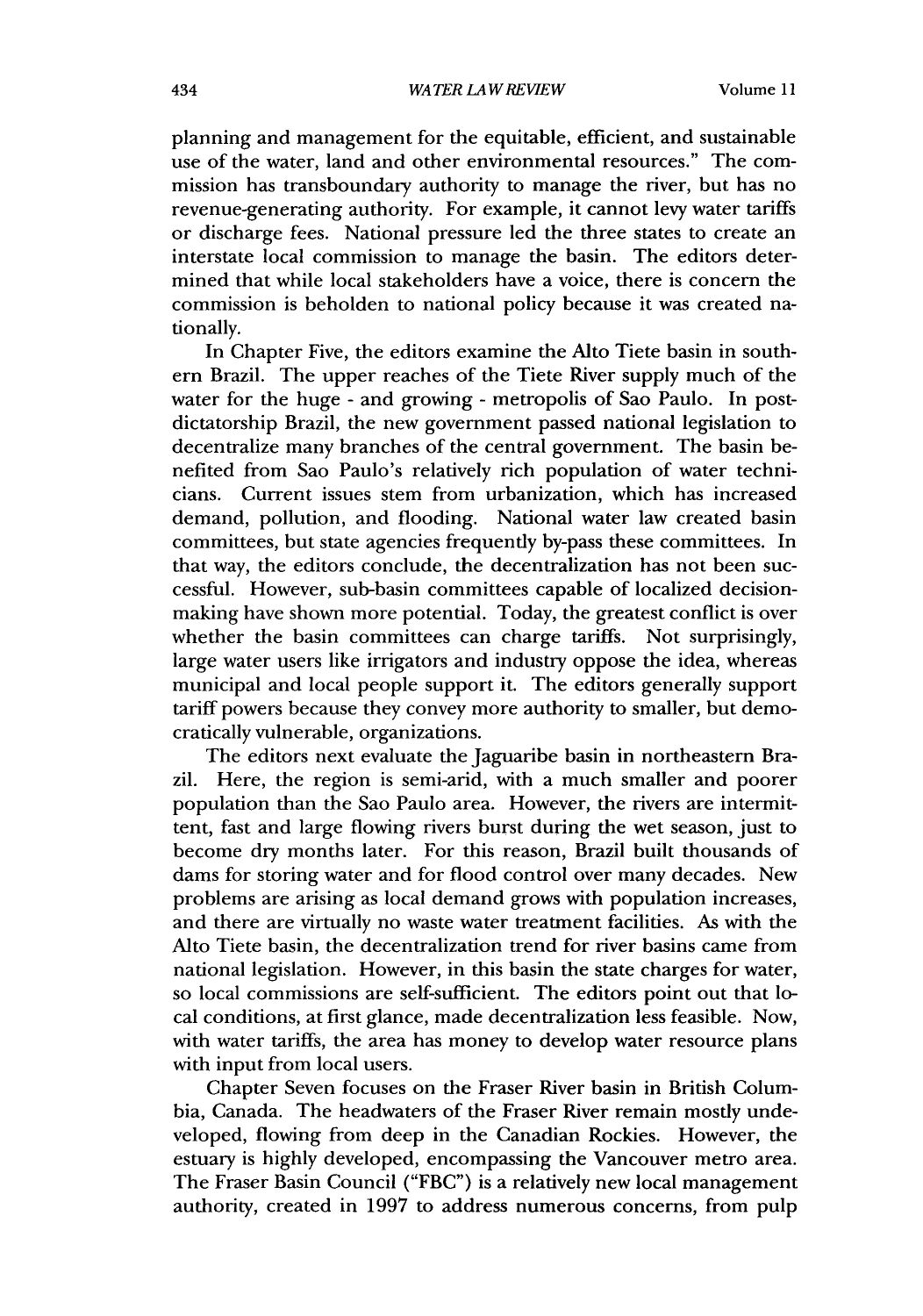mills to salmon runs, from recreation to First Nation rights. In Canada, provinces have authority over natural resources, but the federal government has control over navigation, shipping, and conservation, so a mixed jurisdiction confronted local users. Encouraged by stakeholder pressure, an agreement between British Columbia and Canada created the FBC. With **36** members from different parts of state, local, and national government, First Nations, and stakeholder groups, communication and breath are excellent within the organization. The FBC is nongovernmental, and receives money from Canada, but private interests also provide project support. A major drawback hampering the FBC is, as a nongovernmental entity, it lacks authorization to implement its own projects. It creates and funds projects, but must hand them off to the appropriate governmental agency. Because of this, the government vetoes many aspects of each idea, reducing stakeholder power, a key issue the editors point out.

Chapter Eight examines the Tarcoles River basin in Costa Rica. The Tarcoles flows through the major population center surrounding the capital, San Jose, and empties into the Pacific Ocean. The basin drains only 3% of Costa Rica, but holds 50% of the population and 80% of the country's industry, resulting in serious problems with scarcity and pollution (96% of the region's domestic and industrial waste is untreated). Also, because of deforestation, soil erosion is an emerging concern. The Commission for the Rio Grande de Tarcoles Basin ("CRGT") is a locally initiated management organization, created after the principals of San Jose realized they needed to include the three dozen other major municipalities in the area to effect change. Its founding was popular, but there is concern that the CRGT lacks management power because ministerial decree created it, and not national legislation. Also, the dividing line between the ministry and the CRGT is not well defined, undermining local trust. However, the CRGT has raised awareness throughout the basin regarding pollution problems and started a voluntary business pollution discharge scheme that rewards polluters for reducing pollution. In all, the editors believe the organization has acted more as an educational entity than a management authority.

Chapter Nine focuses on the Indonesian island of Java. Indonesia has experienced huge amounts of growth recently, but has also generated international concern as the economy destroys forests and other resources. In East Java, rising from the Arjuno volcanic massif, the Brantas River flows along a burgeoning population of 15 million people. Here, untreated effluent is the largest local concern. The central government of Java created the Brantas River Basin Management Corporation ("PJT") as a governmental agency responsible for managing the basin. However, the PJT can levy no tariffs, and only manages the state-owned infrastructure. The state collects tariffs, but does not levy any on hydropower or irrigators because of their political power,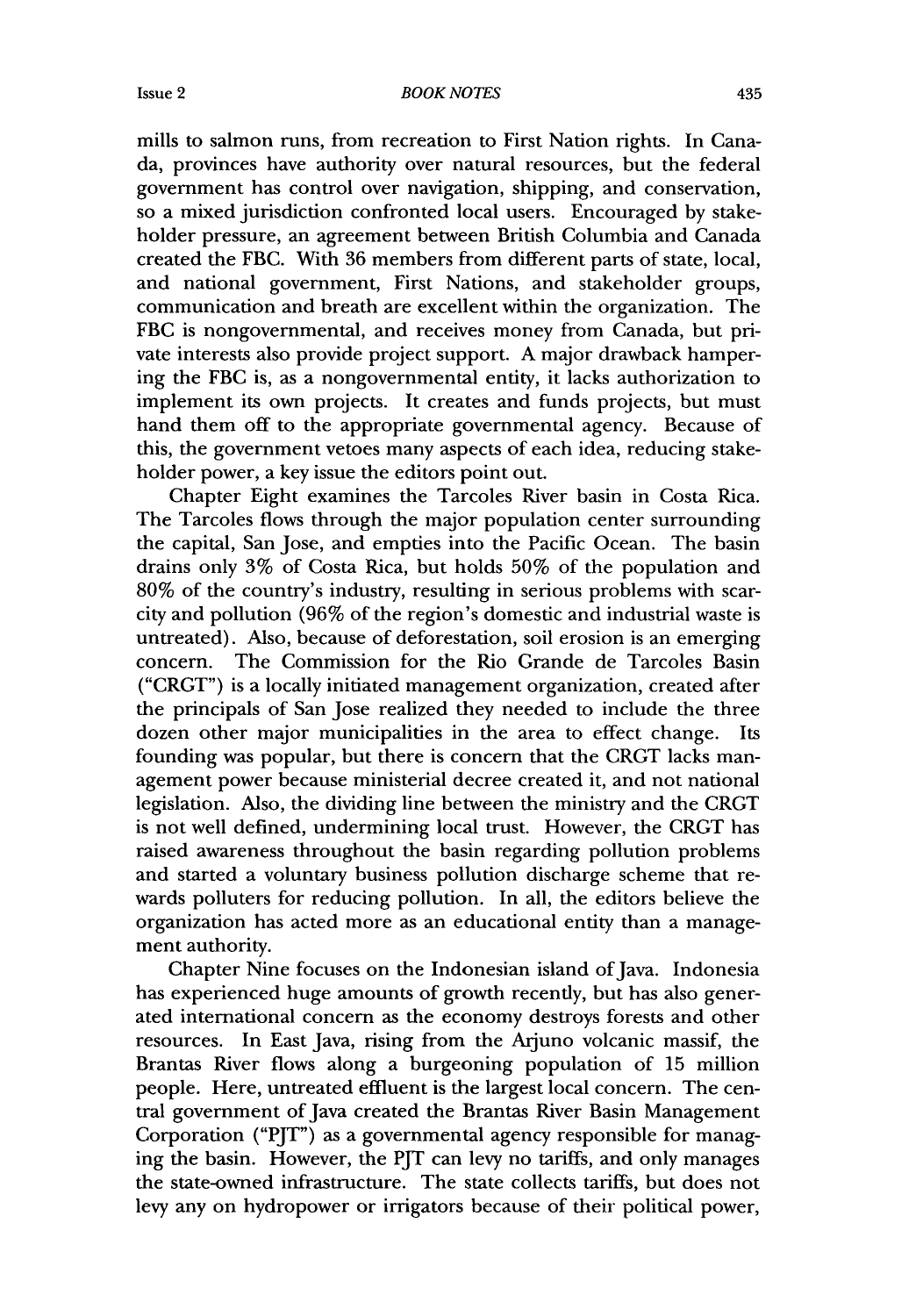so the PJT cannot cover its own maintenance costs, let alone develop pollution control devices. The editors conclude because the mandate of the PJT is not entirely clear, it wields little power and has only an informal relationship with stakeholders.

Chapter 10 focuses on the Warta basin in Poland, one of the newest members of the European Union. The Warta basin drains onesixth of the country in western Poland. The decline of water quality, quantity, and flood control are driving factors for reform in the basin. The democratization of Poland from 1989 to 1991 led to the development of regional water boards, which the central government directed to reduce pollution, protect drinking water, develop rational water management systems, and to provide information to users. These water boards relate directly to the Ministry of the Environment, and polices have changed in the past decade because of Poland's need to realign its water policies with those of the EU. The boards have the power to regulate water use. They also grant tax incentives for conservation and protection, as well as charge fees for discharges and withdrawals. The editors highlight this case study to show how quickly and efficiently decentralization can occur with a central government committed to the idea. However, wariness among stakeholders remains because tariff monies do not flow directly to the boards themselves.

Chapter Eleven assesses the Guadaliquivir Basin in southern Spain. River basin management has a long history, beginning in 1926 when the government created the CH Guadaliquivir ("CHG"). Since then, new concerns have appeared, including ecosystem protection and large increases in demand. Conflicts between irrigators and conservationists arose, a persistent issue for the CHG. The Spanish national government appoints the head, and provides one-third of CHG's budget. The editors found this basin management organization was "a device for executing central government policy one river basin at a time." Here, stakeholders may have benefited from the central government's policy but felt left out of the policy-making process.

The concluding chapter draws four lessons from the study: patience is a virtue; one size does not fit all; possibilities exist everywhere; and shared responsibility is essential. The editors suggest that implementation of a local river basin management scheme might take decades. They emphasize that on a scale from national to local, the best governmental tier for a management organization will vary depending on the circumstances. As the Jaguaribe basin exemplified, these schemes can work in places of poverty: initial resources are not an inhibiting factor in decentralizing river basin management. And finally, ensuring that every stakeholder and every level of government has some say is crucial to success.

*Integrated River Basin Management Through Decentralization* reads without much narrative or flavor. It is strictly an empirical political science experiment results report. It has the feel of a condensed ver